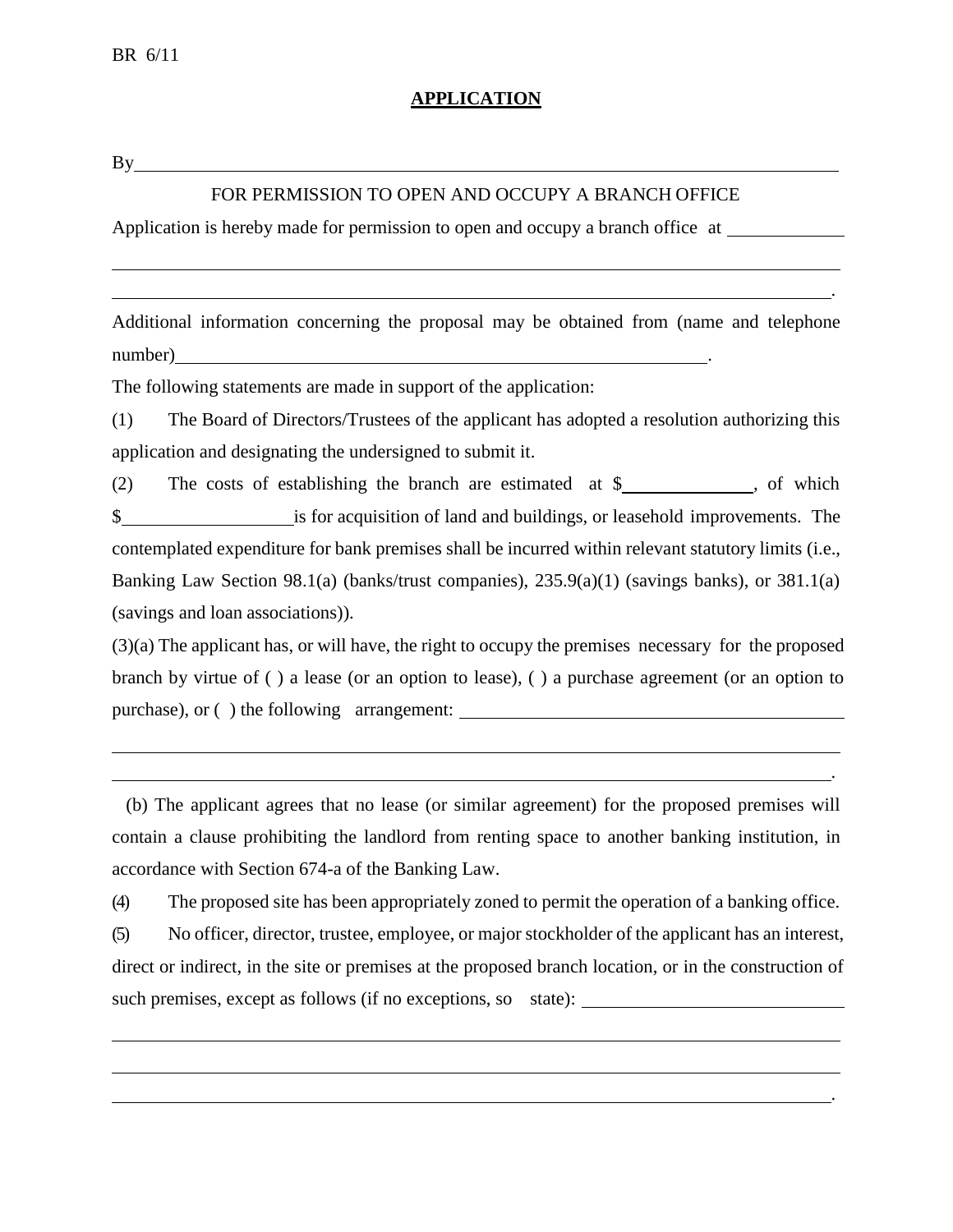(6) The establishment of the proposed branch would not be prohibited by Banking Law Section 105.1(a) (banks/trust companies), 240.2(c) (savings banks), or 396.2(b) (savings and loan associations).

(7) Establishment of the proposed branch does not conflict with any of the provisions of the New York State Historic Preservation Act.

(8) The proposed branch ( ) will be a full-service branch open to the general public, or, if the foregoing is not the case, ( ) will offer the following products and services and will operate under the following schedule of operation:

(9) The applicant is aware of and has given due consideration to adopting, as appropriate, the security provisions recommended in the list of bank security best practices developed by the New York Bankers Association. (These practices were highlighted in the joint Industry Letter dated September 8, 2003 from the Superintendent of Banks and the New York City Police Commissioner.)

(10) Any ATMs available for use after the regular banking hours of the proposed branch will be in compliance with the ATM Safety Act, as set forth in Article II-AA of the Banking Law.

(11) The proposed branch is expected to be ready for occupancy on or about \_

(12) The applicant is/is not (choose one) eligible for the expedited application process.

(13) There are/are not (choose one) any active enforcement actions against the applicant which have been taken by a federal bank regulatory agency and have not been joined by the Department of Financial Services. (If there are any such actions, provide details.)

The undersigned hereby certifies that the above is true and correct.

.

(signature of authorized officer)

Date:

.

(type/print name and title)

Enclosures:

Check for [please refer to the Department's Application Fee Schedule] payable to the "Superintendent of Financial Services of the State of New York" Additional requested information (if filing under standard guidelines)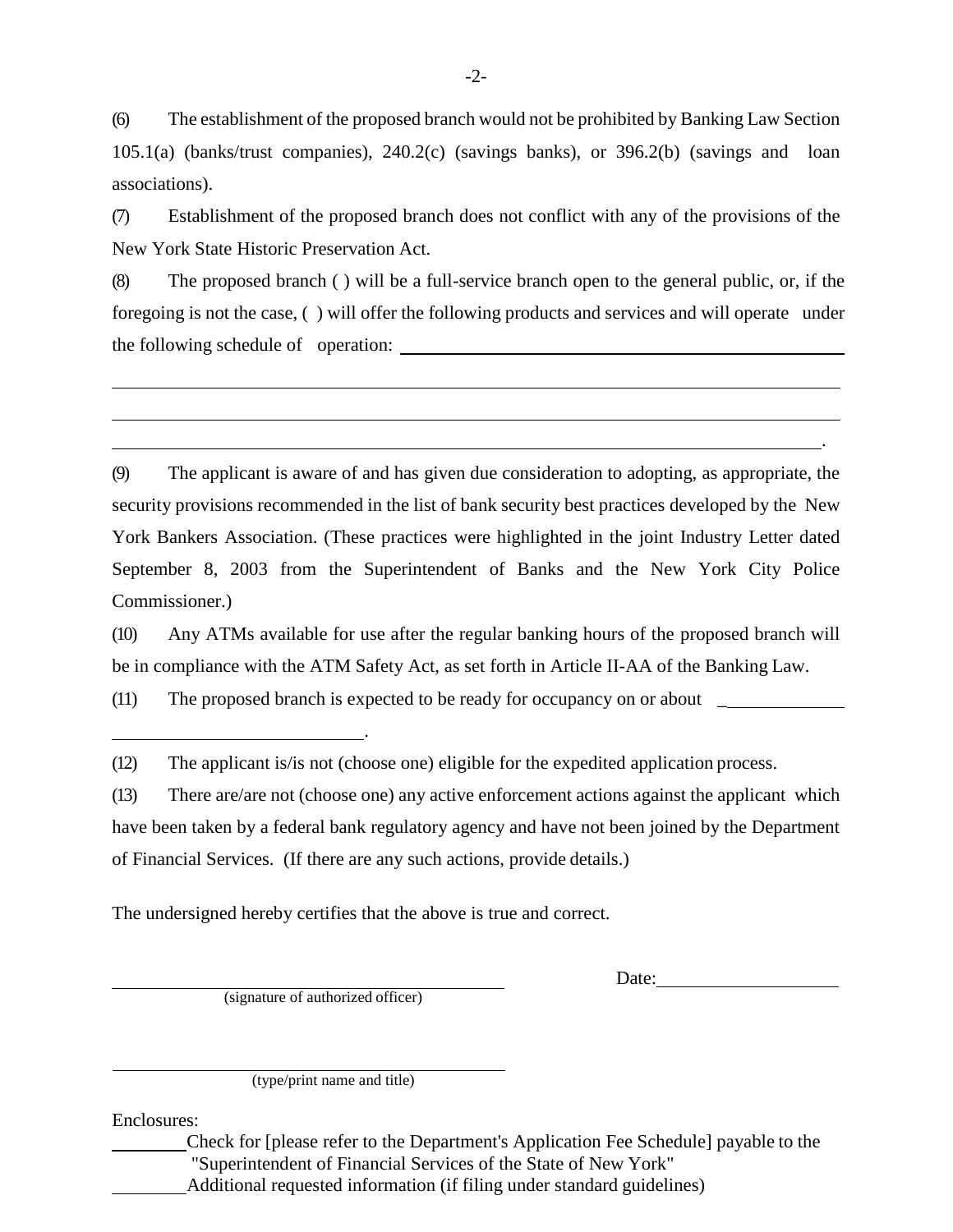# **BRANCH APPLICATION INSTRUCTIONS**

# **A. General Information**

The required information in support of a branch application is enumerated below. Applicants should feel free to submit any additional information which would strengthen the application.

In accordance with Supervisory Procedure G 106 (Public Access to Banking Department Records), the entire application and all supporting material are available for public inspection except for confidential material. If the applicant believes that the public availability or disclosure of certain of the information provided would be clearly harmful, such information should be segregated from the public portion and labeled "Confidential." The applicant must also state the reasons under Section 87(2) of the Freedom of Information Law for any request for confidentiality.

The Department of Financial Services processes branch applications using either an expedited, streamlined application process or a standard application process. An institution is eligible for the expedited process if it satisfies all of the following criteria:

- (1) Has a composite CAMELS rating of "1" or "2";
- (2) Has at least a satisfactory ("2") rating for management;
- (3) Is well capitalized in accordance with applicable Federal standards;
- (4) Has a CRA rating of "Satisfactory" or better; and
- (5) Has no major unresolved supervisory issues outstanding (as determined by the Department of Financial Services in its discretion).

The Department seeks to reach a determination on applications which utilize the expedited process within 21 calendar days from the date on which receipt of the application is published in the Weekly Bulletin of the Department. (This time frame may not be met if additional information is needed or issues arise.)

## **B. Expedited Application Requirements**

An institution eligible for the expedited application process is required to submit the following:

- (1) Branch application (Form BR 6/11).
- (2) Check for [please refer to the Department's Application Fee Schedule] payable to the order of the "Superintendent of Financial Services of the State of New York" in payment of the statutory investigation fee.
- (3) Any additional information which the Department may require on a case-by-case basis.

**Please Note:** The address of the proposed branch should include the county and zip code, and should state the name of the city, village, hamlet, or town in which the site is physically located, rather than that which is used in the mailing address, if different.

## **C. Standard Application Requirements**

An institution filing under standard guidelines is required to submit the following:

(1) Branch application (Form BR 6/11);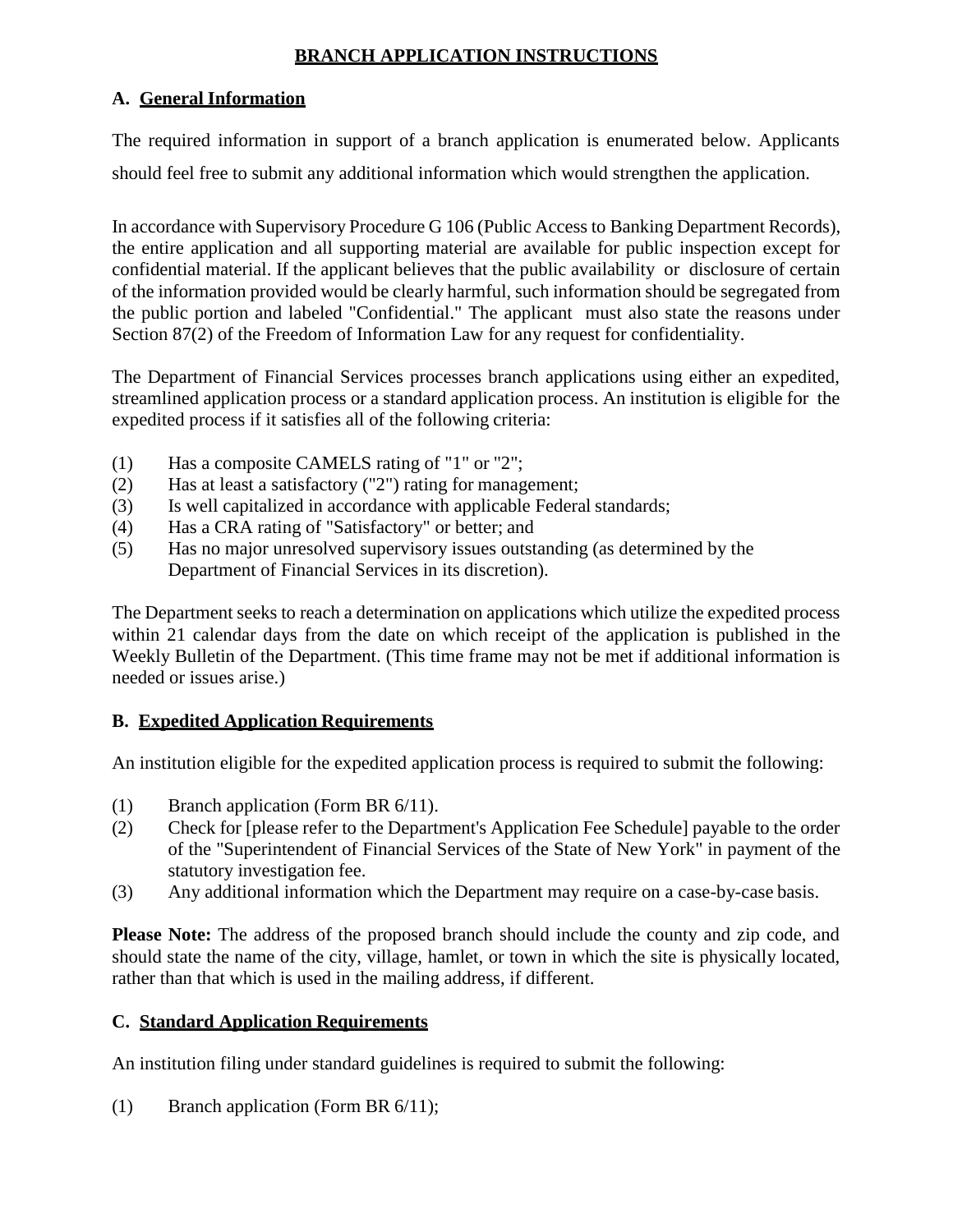- (2) Check for [please refer to the Department's Application Fee Schedule] payable to the order of the "Superintendent of Financial Services of the State of New York" in payment of the statutory investigation fee;
- (3) Certified copy of a resolution of the Board of Directors/Trustees authorizing the establishment of the proposed branch and designating the individual who shall submit the application.
- (4) Copy of a lease, option to lease or purchase, or purchase agreement for the proposed facility. The document submitted should be executed by both parties.
- (5) Projections of deposits, income and expenses for the period necessary to attain the breakeven point, using the attached form as a guide; an explanation of how the projections were determined.
- (6) Description of the security measures to be implemented at the branch.
- (7) Any additional information which the Department may require on a case-by-case basis.

**Please Note:** The address of the proposed branch should include the county and zip code, and should state the name of the city, village, hamlet, or town in which the site is physically located, rather than that which is used in the mailing address, if different.

#### **D. Out-of-State Branches**

- (1) This Department will ascertain the application requirements, if any, of the state in which a branch is proposed to be established.
- (2) Applications for branches outside New York State need not contain statements 3b, 6, 7, 9, and 10 of the application form (BR 6/11) or the information requested by item 6 of Section C above (description of security measures).

#### **E. Branches Abroad**

- (1) Applications for branches abroad need not contain statements 3b, 6, 7, 9, and 10 of the application form (BR 6/11) or the information requested by item 6 of Section C above (description of security measures).
- (2) Such applications should be supplemented by the following additional information:
	- (a) If the applicant is to share space with an affiliate, a description of the steps that will be taken to ensure that customers are aware of the entity with which they are dealing.
	- (b) Evidence of approval of local banking authorities in the foreign country, or evidence that no approval is required under such country's local laws.
	- (c) Whether, under the laws and regulations of the foreign country, Department of Financial Services examiners would have access to the branch for on-site examination. If no on-site access is permitted, a description of the arrangements to make branch records available to the examiners at another office of the applicant should be provided.